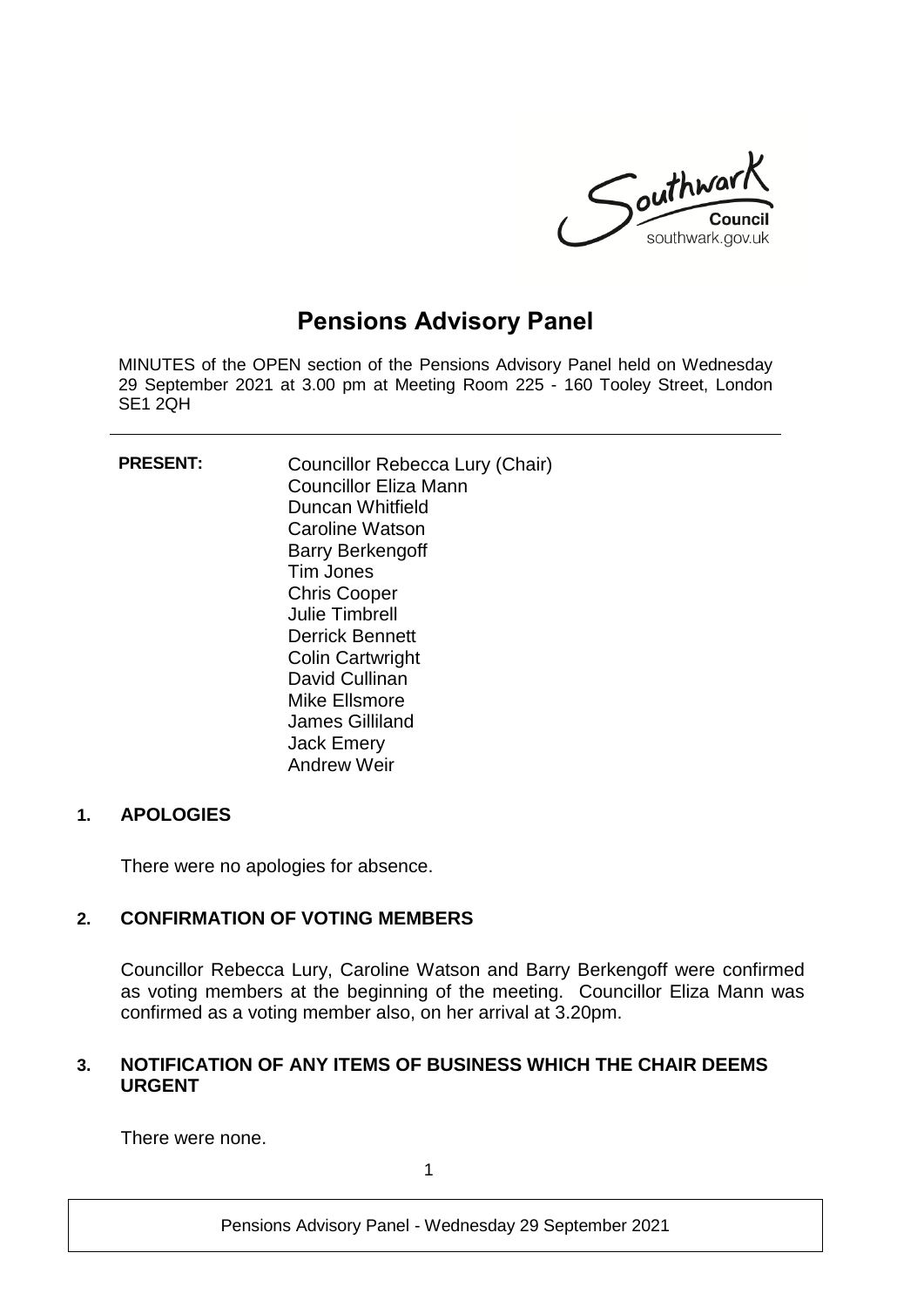# **4. DISCLOSURE OF INTERESTS AND DISPENSATIONS**

There were none.

## **5. MINUTES**

## **RESOLVED:**

That the minutes of the meeting held on 23 June 2021 be agreed as a correct record.

At this point the chair agreed to vary the order of business to hear items 7 and 13 first.

## **6. NEWTON PRESENTATION**

The pensions advisory panel received a presentation from Newton.

It was noted that Newton had outperformed the market in seven of the last ten years but had not met their long term performance target. Newton advised that they took a thematic approach to investing and took a long term view to add value for their clients.

Duncan Whitfield advised that Newton was an active manager with high targets. He thanked Newton for responding to the pension fund's low carbon objectives.

David Cullinan asked Newton to provide data on the mandate's performance against the markets. It was confirmed that this would be provided by email.

## **RESOLVED:**

That the presentation from Newton be noted.

## **7. ASSET ALLOCATION**

James Gilliland, Divisional Accountant, presented the report on the asset allocation of the Fund.

It was noted that the value of the pension fund had increased by £89 million since the previous quarter.

## **RESOLVED:**

That the Fund's asset allocation at 30 June 2021 be noted.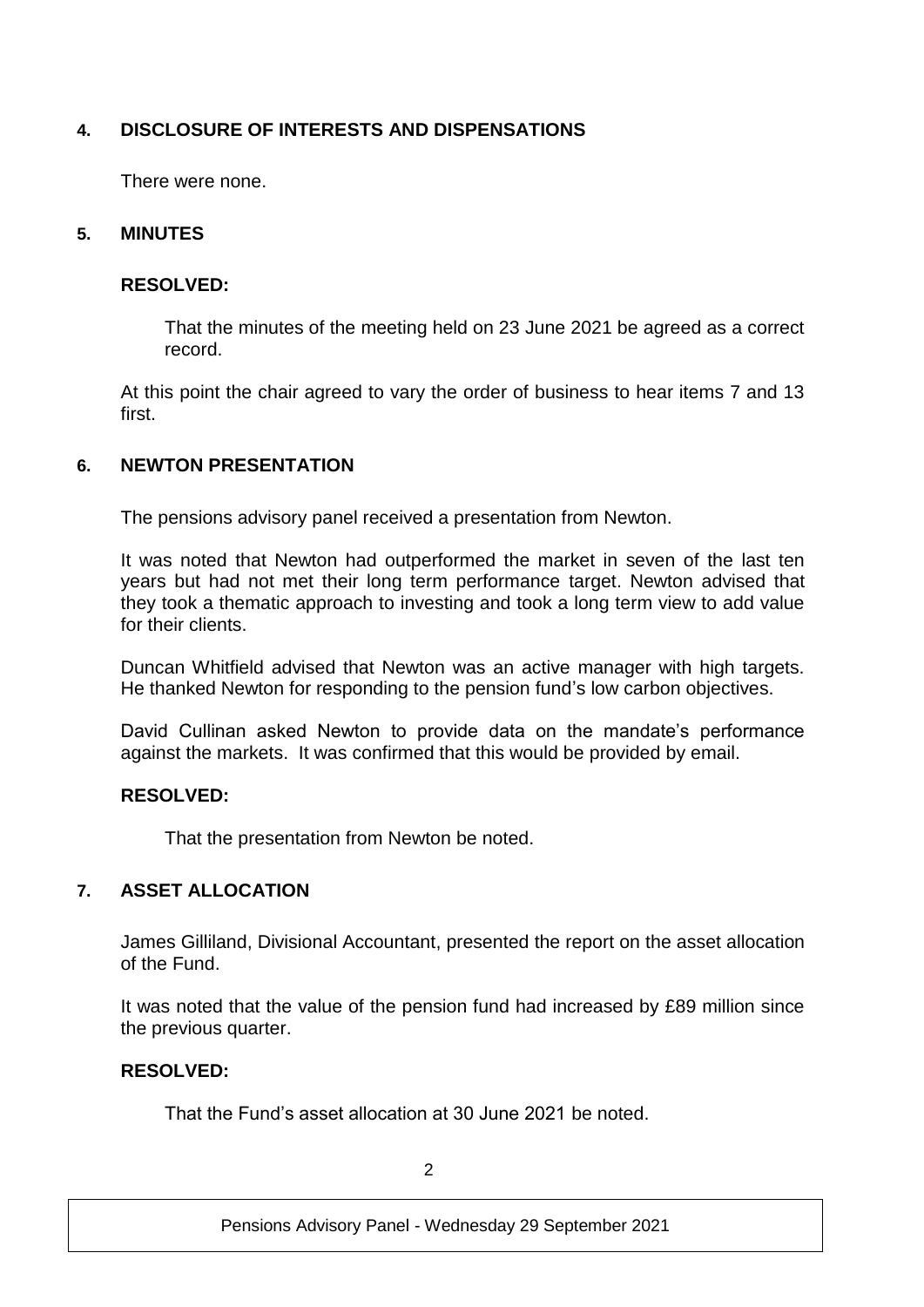# **8. CARBON FOOTPRINT UPDATE**

Jack Emery, CIPFA Trainee, presented the report on the carbon footprint update.

It was noted that the fund has reduced its weighted carbon exposure by 44% since September 2017. This is predominantly driven by the movement of the holdings in passive developed market equities to low carbon funds.

The panel noted the infographic that had been produced in order to demonstrate the changes in the composition of the fund in terms of carbon emissions against the reduction of the carbon footprint over time. The graph was intended for use as a way of easily displaying the fund's progress towards net zero and would be easy to update over time.

The chair added that the availability of suitable products on the market were difficult to find as the fund was ahead of the market.

David Cullinan commented that this was a very good piece of work. He noted that the fund needed to invest in products that matched the direction of the fund's liabilities.

## **RESOLVED:**

That the fund's carbon footprint at 30 June 2021 be noted.

## **9. DRAFT UPDATED INVESTMENT STRATEGY**

Caroline Watson presented the report.

It was noted that there was a series of short, medium and long term targets in order to reach net zero by 2030.

Julie Timbrell requested that members of the fund were consulted on the strategy. Duncan Whitfield advised that it would be published and members would be consulted. She also asked if there would be another scheme member survey. It was agreed that this would be added to the revised investment strategy.

Mike Ellsmore asked whether we would be consulting with scheme employers. It was confirmed that the Investment Strategy Statement would be sent to all scheme employers as part of a formal consultation.

## **RESOLVED:**

- 1. That the updated Investment Strategy Statement was considered and noted.
- 2. That the draft updated investment strategy was considered and noted.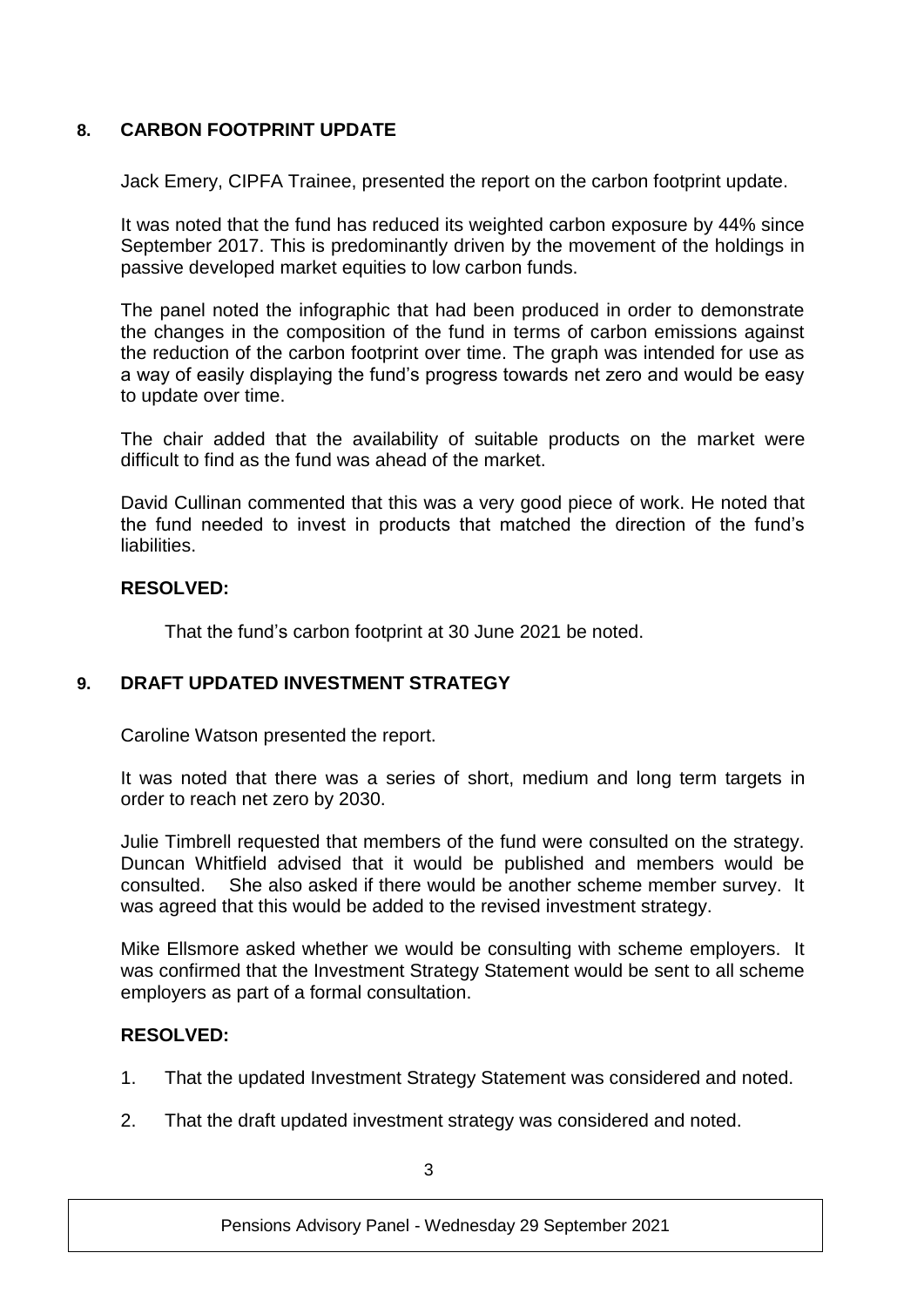# **10. ENVIRONMENTAL, SOCIAL AND GOVERNANCE (ESG) PRIORITY ALLOCATION**

Caroline Watson presented the report. She advised that a range of available illiquid investment funds were considered for the ESG priority allocation. It is recognised that investment opportunities in this area vary in strategy, fund structure and the degree of ESG integration and impact.

Attendees at the assessments were:

- PAP Voting Members Cllr Rebecca Lury, Cllr Eliza Mann, Caroline Watson, and Barry Berkengoff
- Officers Duncan Whitfield, Tim Jones
- Investment Advisors Colin Cartwright, Jonathan Taylor, David Cullinan.

She advised that voting members of the pensions advisory panel were being asked to agree the recommended selection.

Duncan Whitfield advised that the recommendation was a recommendation from the panel to him, in his role as strategic director of finance and governance.

## **RESOLVED:**

- 1. That it be noted that at the manager assessment sessions held on 28 July and 22 September 2021, Blackstone Capital Holdings GP Stakes Fund II; BTG Pactual Open Ended Core US Timberland Fund; and Darwin Bereavement Services Fund were considered the most suitable investment opportunities for the new ESG priority allocation.
- 2. That it be noted that the Temporis Impact Fund V was also identified as an investment opportunity to continue the pipeline in the 5% allocation to the sustainable infrastructure portion of the fund's agreed strategic asset allocation.
- 3. That it be recommended that the fund makes commitments within the ranges set out below to each of the above investments, subject to legal due diligence:
	- i. Blackstone Capital Holdings GP Stakes Fund II (£50-£60m)
	- ii. BTG Pactual Open Ended Core US Timberland Fund (£25-30m)
	- iii. Darwin Bereavement Services Fund (£20m)
	- iv. Temporis Impact Fund V (£20-40m)

## **11. QUARTERLY INVESTMENT UPDATES**

David Cullinan updated the panel. He advised that the Fund had performed well in the June quarter. It was noted that the Fund was in the top quartile of local

 $\Delta$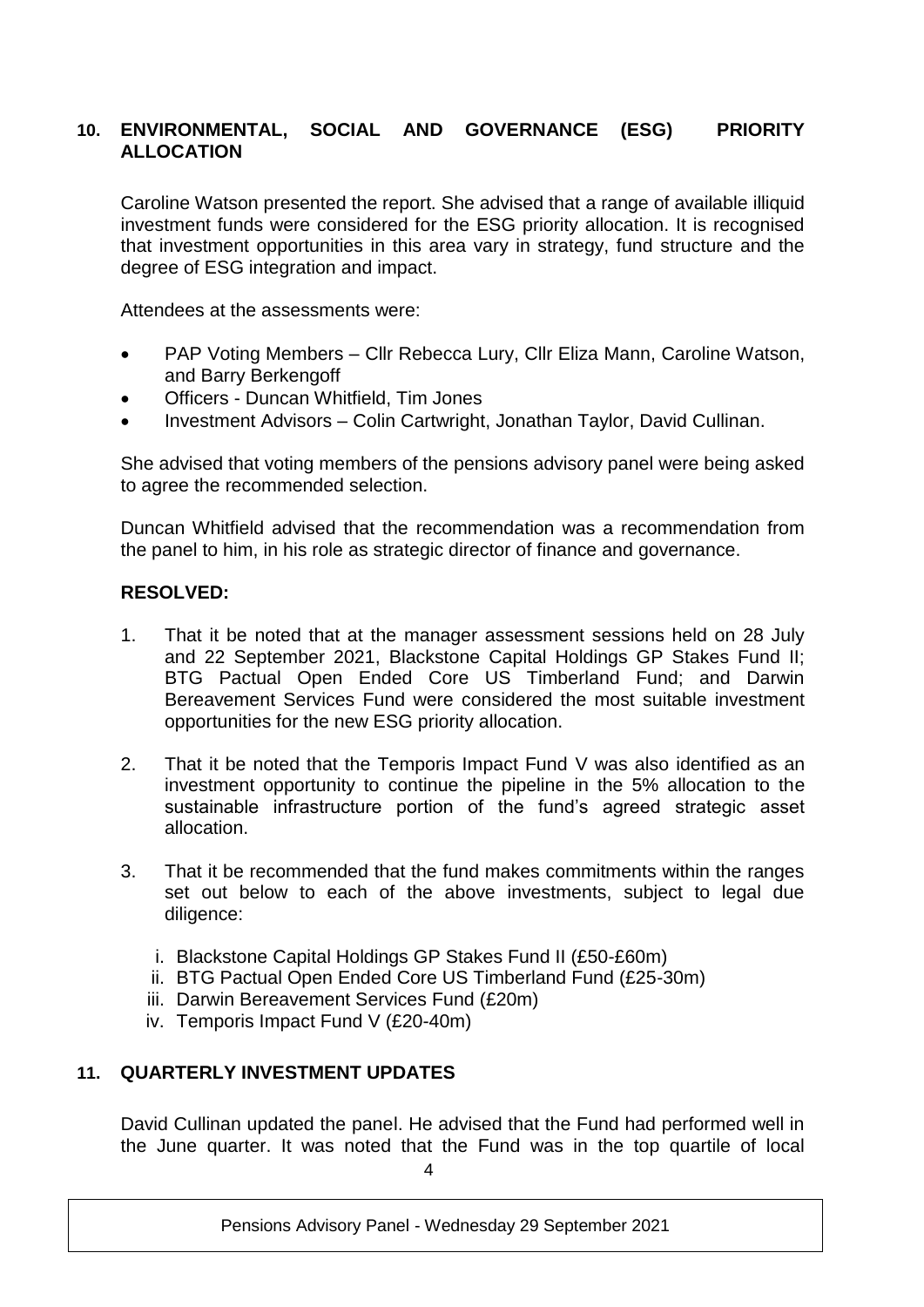authority pension funds.

He advised that it had been a challenging six months but the fund was moving in the right direction and that the investment strategy was good.

Colin Cartwright from Aon addressed the panel. He advised that the markets had performed well but warned that inflation could lead to more volatility. He added that overall the fund was well positioned.

## **RESOLVED:**

That the quarterly investment updates be noted.

## **12. QUARTERLY ACTUARIAL FUNDING UPDATE**

Caroline Watson presented the report. She advised that the funding level at 30 June 2021 was 114% (111% at 31 March 2021). The surplus had increased by £68 million in the quarter to June 2021. This improvement is due to a greater than expected return on the assets.

Duncan Whitfield advised that this was a very good position to be in.

## **RESOLVED:**

That the updated funding position at 30 June 2021 be noted.

## **13. LOCAL PENSION BOARD UPDATE**

Mike Ellsmore updated the pensions advisory panel on the last meeting of the local pension board.

He advised that at the last pension board meeting an update was provided on the progress to date in implementing the COP14 action plan. A draft conflicts of interest policy for the LPB was also tabled. This may need to be amended in future to cover the whole pension fund.

It was also recommended that the pensions advisory panel commence preparing a fund-specific conflicts of interest policy as recommended in the good governance project.

There were no questions.

## **RESOLVED:**

That the update from the local pension board (LPB) meeting of 21 July 2021 be noted.